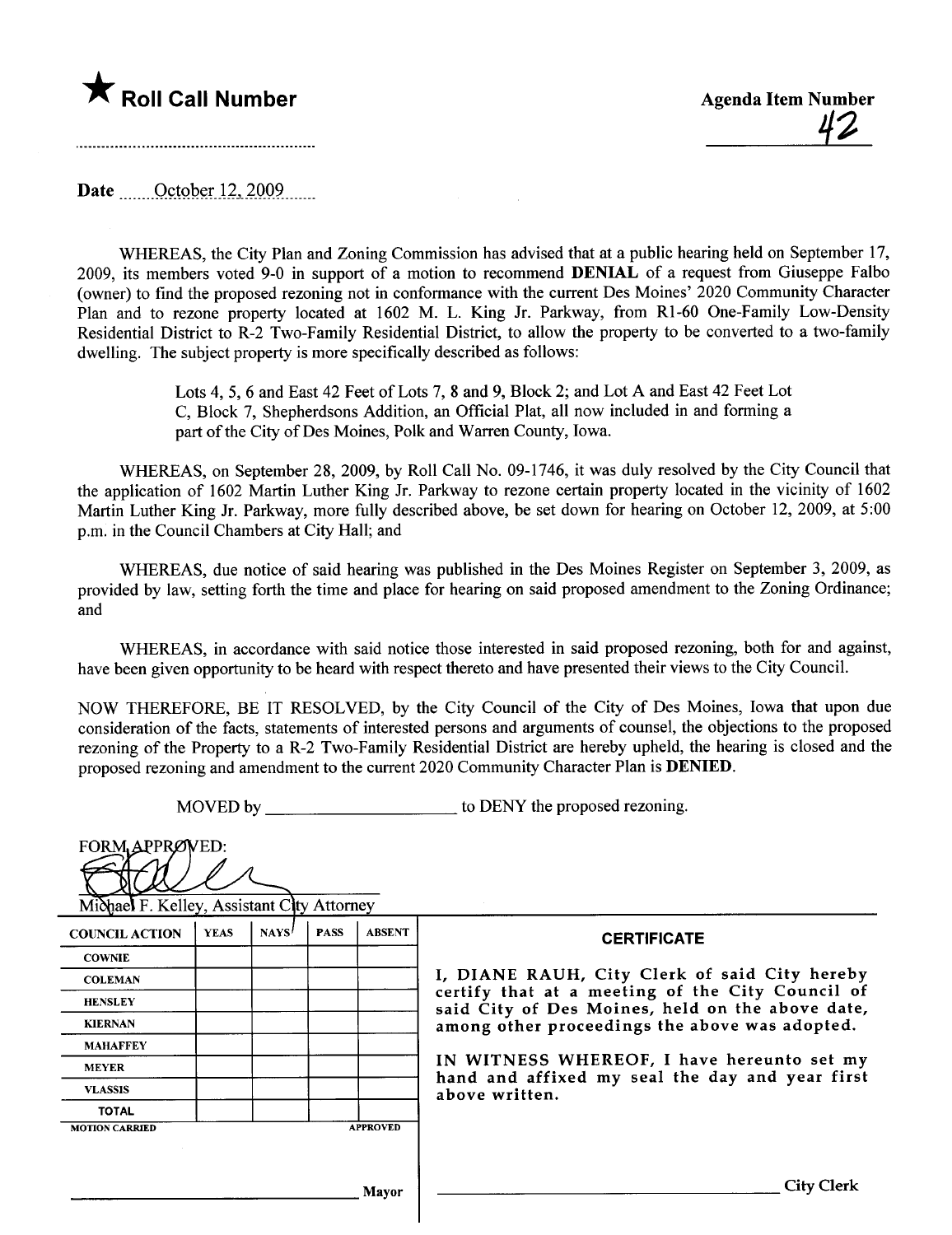Request from Giuseppe Falbo (owner) to rezone property located at 1602 M. L. King Jr. Parkway. ZON2009-00142

| 1146 | Ю |
|------|---|
| D142 | L |

 $File#$ 

| Description<br>of Action                                           |                                                     |          | Rezone property from "R1-60" One-Family Low-Density Residential District to "R-2" Two-<br>Family Residential District, to allow the property to be converted to a two-family dwelling. |       |  |                      |              |     |              |
|--------------------------------------------------------------------|-----------------------------------------------------|----------|----------------------------------------------------------------------------------------------------------------------------------------------------------------------------------------|-------|--|----------------------|--------------|-----|--------------|
| Low-Density Residential<br>2020 Community<br><b>Character Plan</b> |                                                     |          |                                                                                                                                                                                        |       |  |                      |              |     |              |
| Horizon 2025<br><b>Transportation Plan</b>                         | No Planned Improvements                             |          |                                                                                                                                                                                        |       |  |                      |              |     |              |
| <b>Current Zoning District</b>                                     | "R1-60" One-Family Low-Density Residential District |          |                                                                                                                                                                                        |       |  |                      |              |     |              |
| <b>Proposed Zoning District</b>                                    |                                                     |          | "R-2" Two-Family Residential District                                                                                                                                                  |       |  |                      |              |     |              |
| <b>Consent Card Responses</b>                                      |                                                     |          | In Favor                                                                                                                                                                               |       |  | Not In Favor         | Undetermined |     | % Opposition |
| Inside Area                                                        |                                                     |          |                                                                                                                                                                                        |       |  |                      |              |     |              |
| Outside Area                                                       |                                                     |          |                                                                                                                                                                                        |       |  |                      |              |     |              |
| <b>Plan and Zoning</b><br><b>Commission Action</b>                 |                                                     | Approval |                                                                                                                                                                                        |       |  | Required 6/7 Vote of |              | Yes | x            |
|                                                                    |                                                     | Denial   |                                                                                                                                                                                        | $9-0$ |  | the City Council     |              | No  |              |



 $\ddot{\phantom{a}}$ 

 $\bar{z}$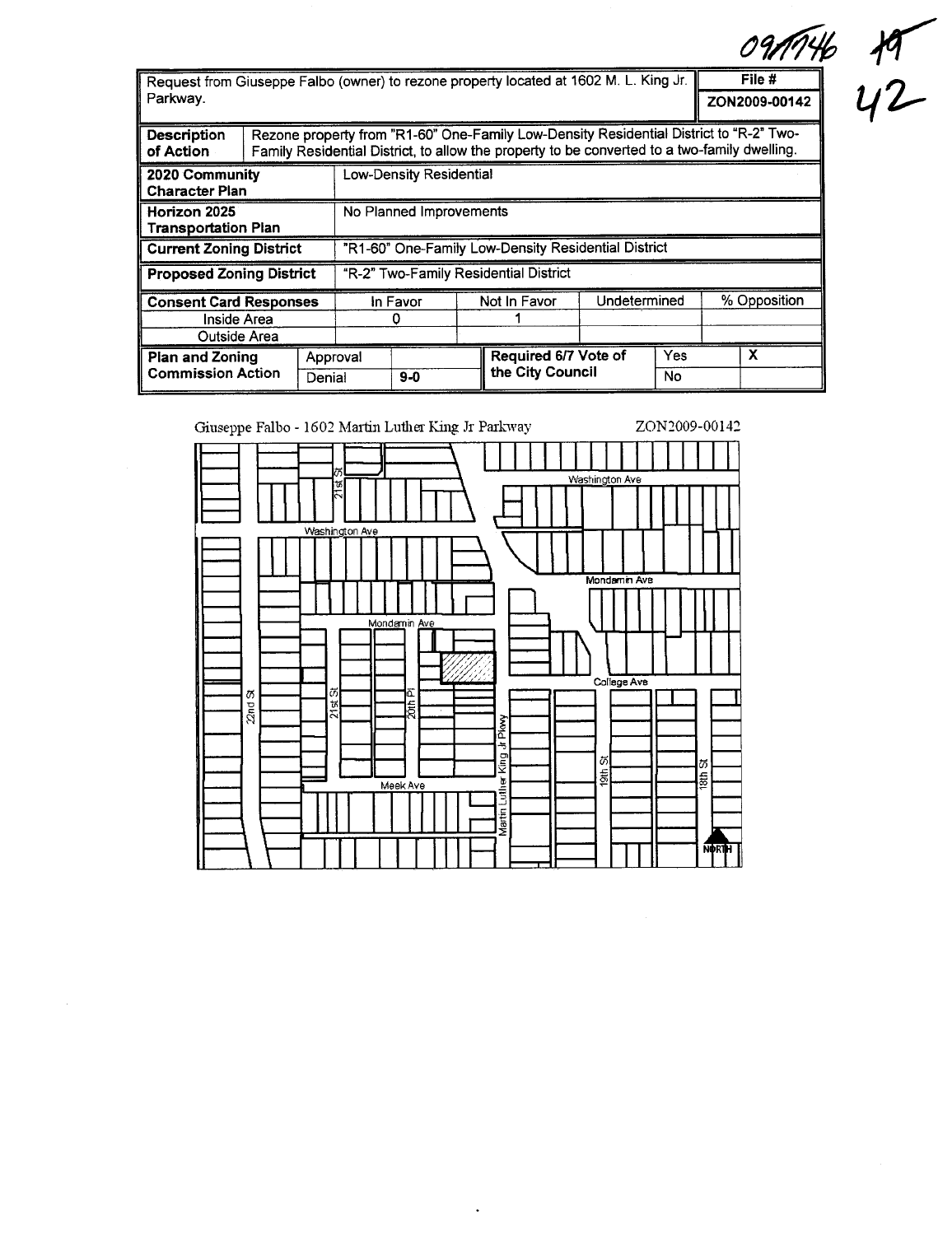September 18, 2009

Date Agenda Item Roll Call #

Honorable Mayor and City Council City of Des Moines, Iowa

Members:

Communication from the City Plan and Zoning Commission advising that at their meeting held September 17,2009, the following action was taken:

# COMMISSION RECOMMENDATION:

|                                                                             | After public hearing, the members voted 9-0 as follows: |     |             |      |        |  |
|-----------------------------------------------------------------------------|---------------------------------------------------------|-----|-------------|------|--------|--|
|                                                                             | <b>Commission Action:</b>                               | Yes | <b>Nays</b> | Pass | Absent |  |
| CITY OF DES MOINES                                                          | Leisha Barcus                                           |     |             |      | Х      |  |
|                                                                             | JoAnne Corigliano                                       | Х   |             |      |        |  |
|                                                                             | <b>Shirley Daniels</b>                                  | Χ   |             |      |        |  |
|                                                                             | Jacqueline Easley                                       | Χ   |             |      |        |  |
| CITY PLAN AND ZONING COMMISSION<br>ARMORY BUILDING                          | Dann Flaherty                                           | Χ   |             |      |        |  |
| 602 ROBERT D. RAY DRIVE<br>DES MOINES, IOWA 50309 -- 1881<br>(515) 283-4182 | Ted Irvine                                              | Χ   |             |      |        |  |
|                                                                             | Jeffrey Johannsen                                       | Χ   |             |      |        |  |
|                                                                             | Greg Jones                                              | X   |             |      |        |  |
| ALL-AMERICA CITY<br>1949, 1976, 1981                                        | <b>Frances Koontz</b>                                   |     |             |      | X      |  |
| 2003                                                                        | Jim Martin                                              | Χ   |             |      |        |  |
|                                                                             | <b>Brian Millard</b>                                    |     |             |      | X      |  |
|                                                                             | <b>Mike Simonson</b>                                    | Χ   |             |      |        |  |
|                                                                             | <b>Kent Sovern</b>                                      |     |             |      | х      |  |

DENIAL of a request from Giuseppe Falbo, (owner) to find the proposed rezoning for property located at 1602 M. L. King Jr. Parkway not in conformance with the current Des Moines' 2020 Community Character Plan.

By separate motion Commissioners recommended 9-0 as follows:

| <b>Commission Action:</b> | Yes | <b>Nays</b> | Pass | Absent |
|---------------------------|-----|-------------|------|--------|
| Leisha Barcus             |     |             |      | χ      |
| JoAnne Corigliano         | Х   |             |      |        |
| <b>Shirley Daniels</b>    | Х   |             |      |        |
| Jacqueline Easley         | Х   |             |      |        |
| Dann Flaherty             | х   |             |      |        |
| Ted Irvine                | X   |             |      |        |
| Jeffrey Johannsen         | х   |             |      |        |
| Greg Jones                | X   |             |      |        |
| <b>Frances Koontz</b>     |     |             |      | X      |
| <b>Jim Martin</b>         | X   |             |      |        |
| <b>Brian Millard</b>      |     |             |      | X      |
| Mike Simonson             | X   |             |      |        |
| <b>Kent Sovern</b>        |     |             |      | х      |

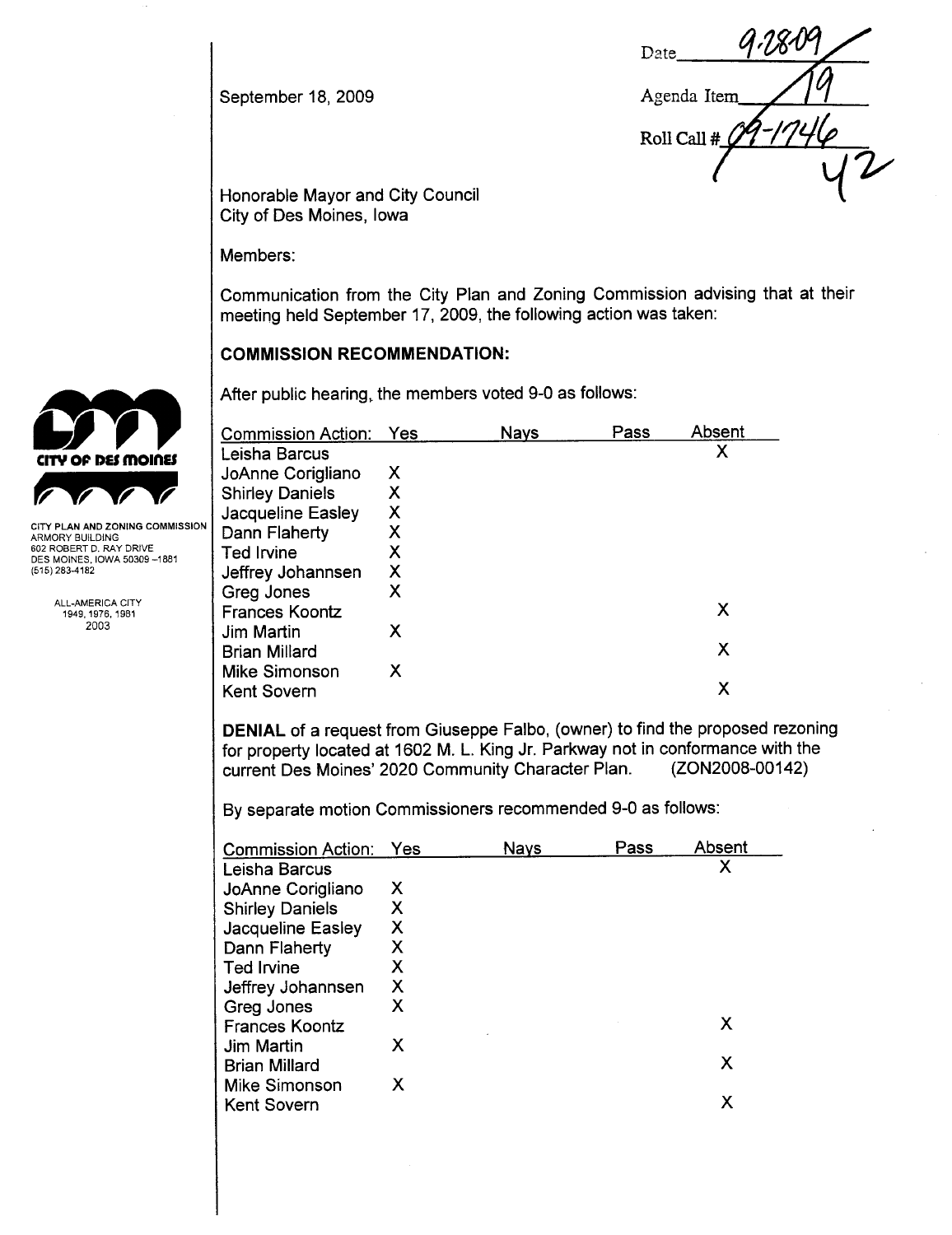DENIAL of the request to amend the Des Moines' 2020 Community Character Plan future land use designation from Low Density Residential to Low/Medium Density Residential; and to deny that the property be rezoned from "R1-60" One-Family Low-Density Residential District to "R-2" Two-Family Residential District, to allow the property to be converted to a two-family dwelling. Furthermore, the Commission would encourage making application to the Board of Adjustment with the Commission's recommendation that it become a duplex under a Use Variance consideration. (21-2009-4.05)

Written Responses o In Favor

1 In Opposition

# STAFF RECOMMENDATION TO THE P&Z COMMISSION

Part A) Staff recommends that the requested rezoning be found not in conformance with the current Des Moines' 2020 Community Character Plan.

Part B) Staff recommends denial of the requested amendment to the Des Moines' 2020 Community Character Plan future land use designation from Low Density Residential to Low/Medium Density ResidentiaL.

Part C) Staff recommends denial of the requested rezoning.

# STAFF REPORT

#### i. GENERAL INFORMATION

- 1. Purpose of Request: The applicant purchased the subject property from HSCB Bank in January of 2009 after foreclosure. This was subsequent to the property losing non-conforming rights to a three unit multiple-family dwelling after a period of vacancy over one year. One of the units was occupied as recently as August 26, but was determined vacant upon inspection on September 2,2009. The owner is seeking renewal of rental certificates and conversion of the property for two units.
- 2. Size of Site: 17,400 square feet.
- 3. Existing Zoning (site): "R1-60" One-Family Low-Density Residential District.
- 4. Existing Land Use (site): Vacant residential dwelling configured for three units.

## 5. Adjacent Land Use and Zoning:

North - "R1-60", Uses are single-family dwellings.

South - "R1-60", Uses are vacant property (two - 25'x132' parcels) and single-family dwelling.

East - "R1-60", Uses are single-family dwellings.

West - "R1-60", Uses are single-family dwellings.

- 6. General NeighborhoodlArea Land Uses: The subject property is located on M.L. King Jr. Parkway where it intersects College Avenue.
- 7. Applicable Recognized Neighborhood(s): Drake Neighborhood Association and King-Irving Association.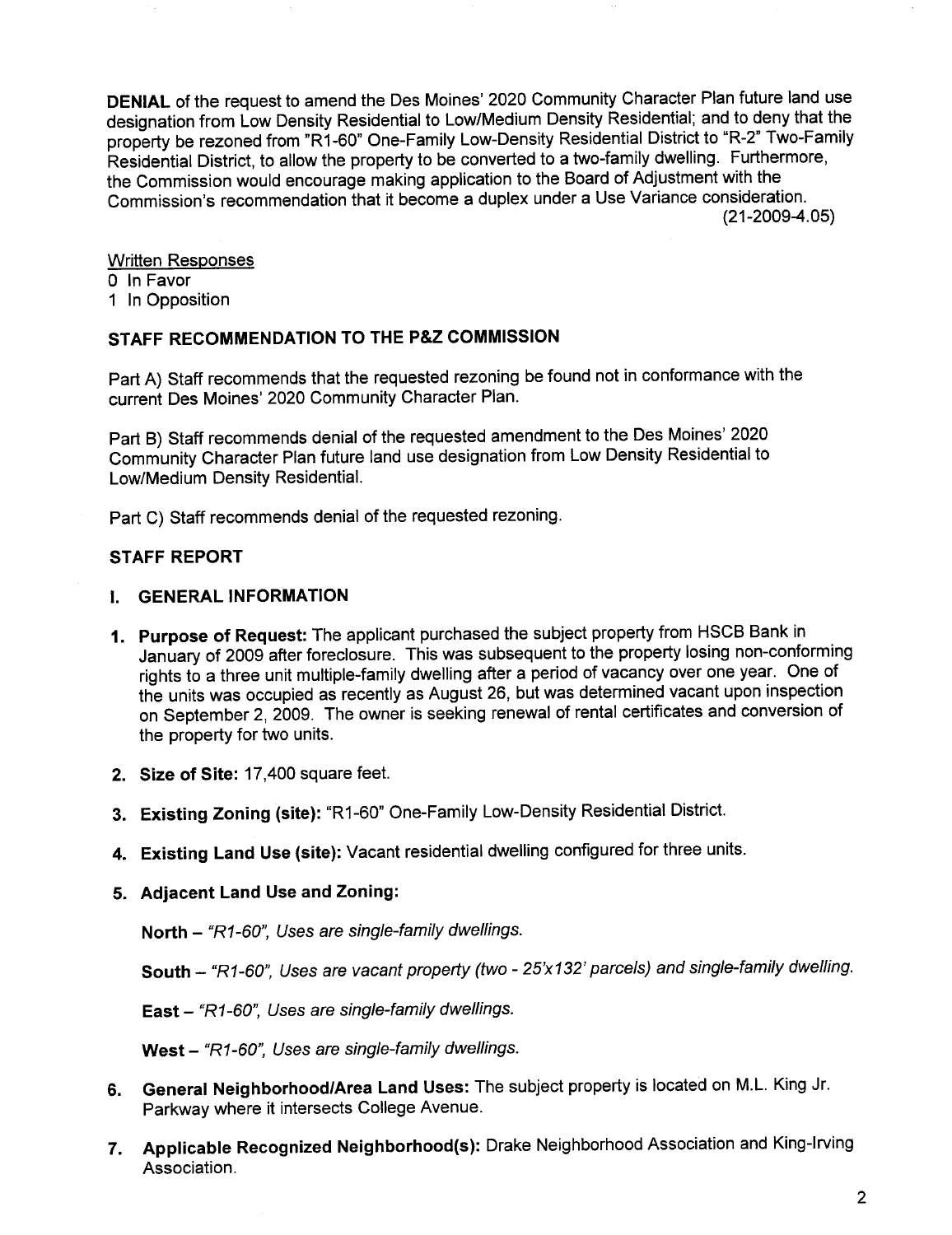# 8. Relevant Zoning History: N/A.

- 9. 2020 Community Character Land Use Plan Designation: Low-Density Residential.
- 10. Applicable Regulations: The Commission reviews all proposals to amend zoning regulations or zoning district boundaries within the City of Des Moines. Such amendments must be in conformance with the comprehensive plan for the City and designed to meet the criteria in §414.3 of the Iowa Code. The Commission may recommend that certain conditions be applied to the subject property if the property owner agrees in writing, prior to the City Council Hearing. The recommendation of the Commission will be forwarded to the City Council.

Should the applicant be denied rezoning by the City Council, they may make an appeal to the Board of Adjustment within one year for a Use Variance to allow the proposed use under provisions in Sec. 134-64(2). This would require the owner to demonstrate unique circumstances have created an unnecessary hardship by not allowing the property to be used for other than uses permitted in the "R1-60" District.

# II. ADDITIONAL APPLICABLE INFORMATION

- 1. Natural Site Features: The subject property is a built site with a large portion of open space area in the southern front yard of the dwelling. There are existing mature trees within the front yard and south side yard area.
- 2. Access/Parking: Two-family family dwellings require a minimum of two spaces of off-street parking outside of the front yard setback. Two-family units are permitted to park on paved surfaces within the required front yard setback area. In this instance the parking and driveways are unpaved surfaces. The parcel is large enough to accommodate off-street parking for a twofamily dwelling.
- 3. 2020 Community Character Plan: The Des Moines' 2020 Community Character Plan projects the area west of M.L. King Jr. Parkway for Low Density residential including two-family units in existence before 1997. The requested rezoning would require amendment to the Plan to give the property a Low/Medium Density Residential designation.

While there are scattered examples of two-family and multiple-family dwelling conversions within the surrounding area, it was the intent of the Plan to transition the subject property neighborhood area back to original single-family density. Staff believes that an amendment from Low Density use and single-family zoning would not be appropriate for the subject property only given the remaining surrounding predominance of single-family dwellings. Staff believes that it is the intent of the Plan and the Zoning Ordinance.

# SUMMARY OF DISCUSSION

Erik Lundy presented the staff report and recommendation.

Dann Flaherty asked about the size of the lot and whether they would have to come back to the Plan and Zoning Commission for rezoning if they wanted it on a 50 foot lot.

Erik Lundy stated in order to divide into two parcels they would have to go to the Board of Adjustment for minor relief of the minimum lot width.

Larry H<u>ulse</u> stated even though our zoning is "R1-60" the majority of the lots in this area is less than 60.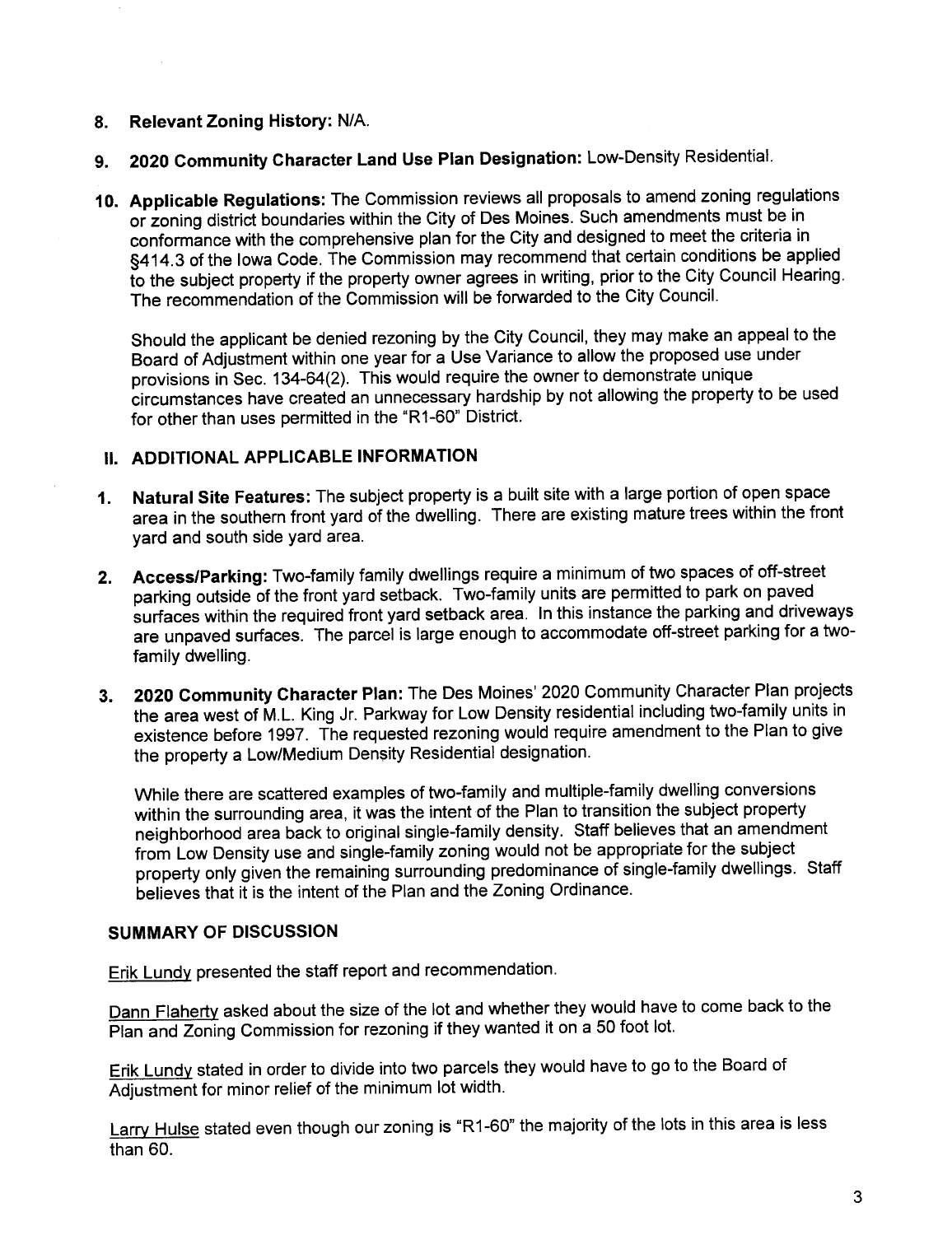Erik Lundy agreed the character in this area is varied, there are some plats in the area that had as narrow as 33 foot lots, and some are combined to make larger lots.

Larry Hulse explained that was because the zoning did not exist or exist the way we have it today. Larry asked what happened that it was not continued use as a three-plex.

Erik Lundy stated in reviewing the history, the applicant bought the property under the current situation. A bank owned it previously and let it go vacant, so it had lost its grandfather rights. The owner did not understand that they could not just re-rent those units when they first purchased it, so there was some rental occupancy subsequent to this current owner buying it in January. A recent inspection indicates it is vacant at this time. The applicant is looking to do the right thing in order to comply with zoning.

JoAnne Corigliano asked about the condition of the building.

Erik Lundy stated it recently had certificates for compliance rental codes. There is no evidence that it has been under public nuisance in the last 6 or 7 years. There has been some code violation for inoperable vehicles and junk and debris on the property in the past, but the structure has had a valid rental certificate within the last 5 years.

JoAnne Corigliano stated if the building is in good shape and the alternative to using this building would be two probably closer than 50 to 60 foot wide lots, you would end up with something probably that look like a small infill house on it, and that may not be any better for the neighborhood than having this house as a duplex with certain requirements and upgrades. That lot is very large and sits back quite away and i don't see any problem with making it a duplex.

Larry Hulse reiterated staff's position to deny giving the character for the area and that is the basis for the determination. However, with the size of the lot and other considerations you could go to an "R-2" but it would be an unusual zoning. He also reminded the Commission that they have had these issues with some gas stations and repair stations where you did not want to make the zoning change or land use change and those cases went through the Board of Adjustment granting a Use Variance, where the zoning and plan stays intact, but the Board of Adjustment can do that step of changing the use and they can add some conditions.

Dann Flaherty asked could we recommend that the City allow for a duplex but require that the footprint not be increased.

Erik Lundy stated certainly they could recommend rezoning with those conditions, but the applicant would have to agree to those in writing. At the time of rezoning one of the compromises in creating the "R1-60" was that any legal duplex in existence at that time was brought in and considered a permitted use in a "R1-60".

Gieseppe Falbo stated that he bought the property because he thought he could have a duplex, one up and one down with him living in one and renting out the other.

JaQueline Easley asked if the property had adequate parking.

Gieseppe Falbo stated that there is adequate parking.

Dann Flaherty asked if the parking would need to be paved.

Erik Lundy stated that one and two family dwellings do not require the same parking requirement. They are only required one space per unit. If he is going to provide more than four spaces, then he would need to pave those in accordance with our parking requirements and keep it out of the front yard setback.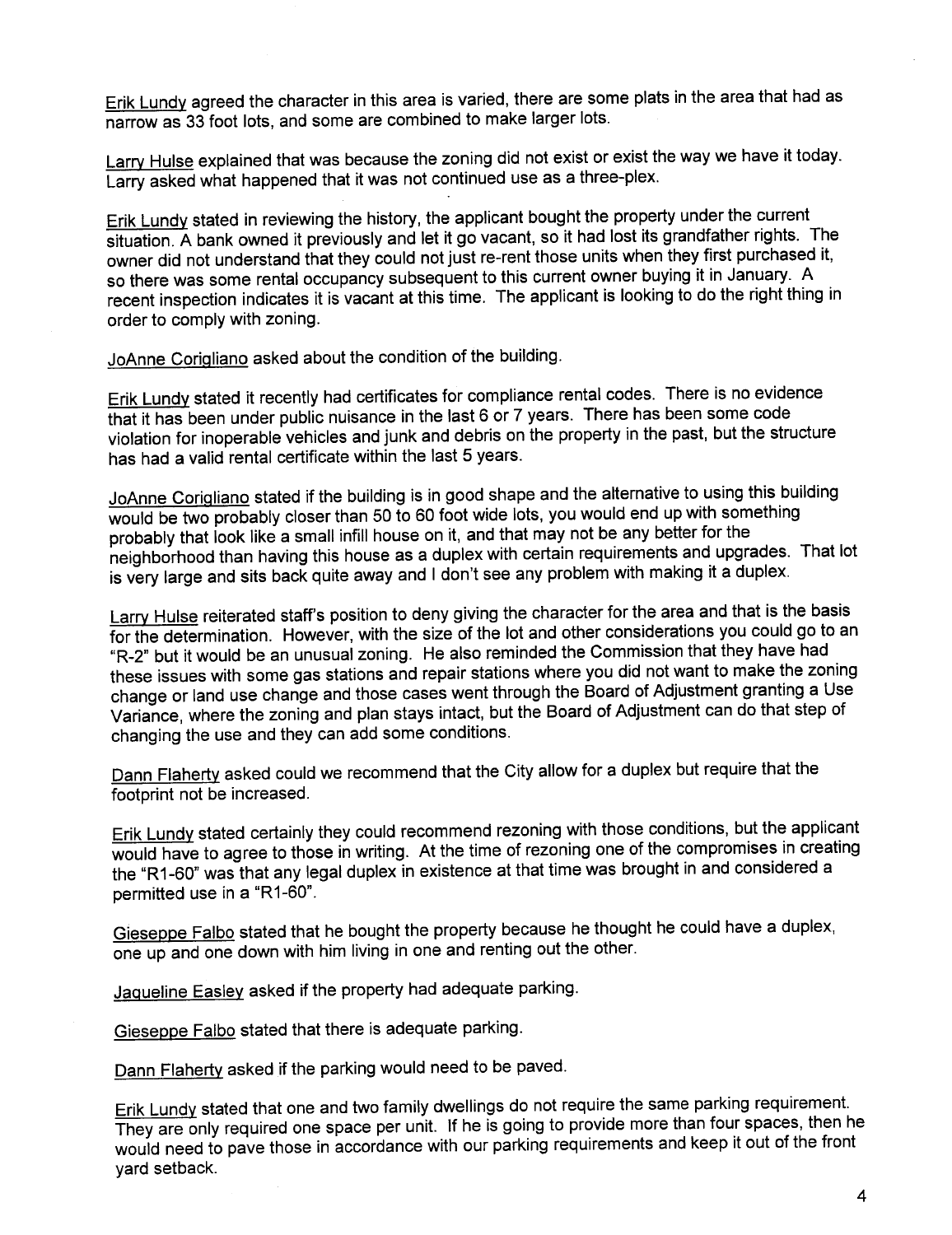Dann Flaherty asked if they should put that in the conditions if rezoning is recommended.

Erik Lundy stated yes, because a two unit dwelling won't require a site plan review.

# CHAIRPERSON OPENED THE PUBLIC HEARING

There was no one in the audience to speak in support.

# CHAIRPERSON CLOSED THE PUBLIC HEARING

Greg Jones stated he does not want to propose they rezone, but would like to see if they can figure out a way to send him to the Board of Adjustment in the right manner so that he could get allowance for a duplex.

Dann Flaherty stated that maybe we could deny the rezoning, send him to the Board of Adjustment with a recommendation that it be permitted for a duplex.

Larry Hulse suggested they could probably put in the motion to deny the rezoning for the reason that they don't think the land use plan should change and they think that it is a single-family area overall from a plan & zoning standpoint. But recognizing the uniqueness of this lot it certainly warrants the board's attention as a use variance with proper conditions upon that use because it does not lend itself to conversion to a single-family dwelling.

Erik Lundy stated from a staff standpoint the Board of Adjustment looks at the long-term liability of this property, and they might set a timeframe for how long they would say it was appropriate for a duplex.

Larry Hulse stated that if the Commission likes that idea, then the motion should give some indication to the Board why you think it should be considered for a use variance, and why you are not rezoning it for the greater part of the area. Also the applicant will need to get with staff and make sure he understands all of the procedures if that happen, because a use variance requires that the rezoning request be denied. Then the applicant would go to the other board with no promise of what that Board will do.

## COMMISSION ACTION

Greg Jones moved staff recommendation that the requested rezoning be found not in conformance with the current Des Moines' 2020 Community Character Plan.

## Motion passed 9-0

Greg Jones moved to deny the requested amendment to the Des Moines' 2020 Community Character Plan future land use designation from Low Density Residential to Low/Medium Density Residential; and to deny that the property be rezoned from "R1-60" One-Family Low-Density Residential District to "R-2" Two-Family Residential District, to allow the property to be converted to a two-family dwelling. Furthermore, the Commission would encourage making application to the Board of Adjustment with the Commission's recommendation that it become a duplex under a Use Variance consideration.

JoAnne Corigliano stated with the age of the house it is going to need to be replaced sooner or later, so if the footprint or anything else should change on this house, then it should have to come back.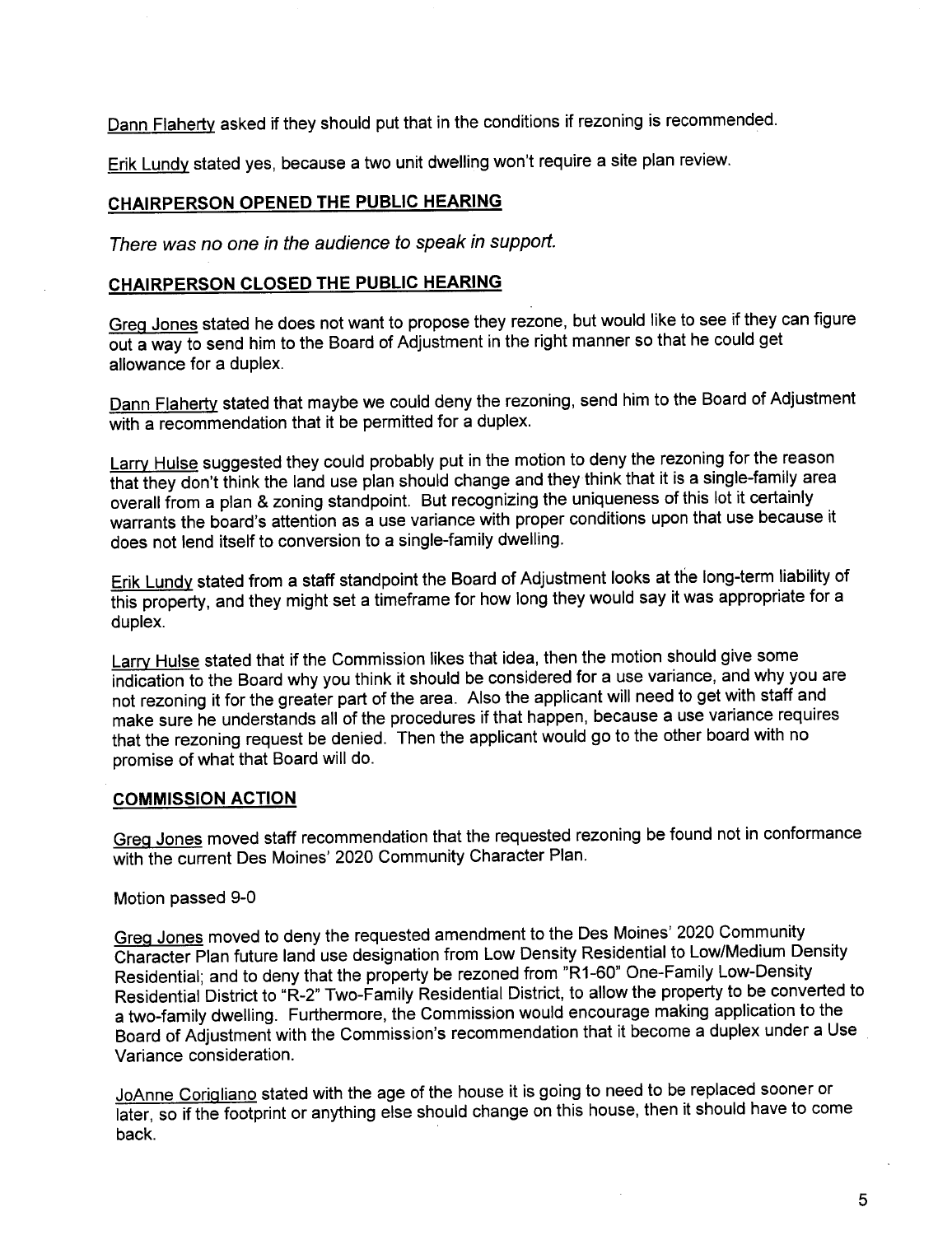09-1946<br>42

Erik Lundy stated that in the past when someone has wanted to do an addition or expansion to something that had a use variance then it came back to the Board of Adjustment.

Larry Hulse stated that staff will write the letter to go to the Board of Adjustment with recommendation to grant the applicant a use variance for a duplex.

Motion passed 9-0.

Respectfully submitted,

 $E$ uk  $M\rightarrow$ oly

Erik Lundy, AICP Senior City Planner

EML:clw

**Attachment**